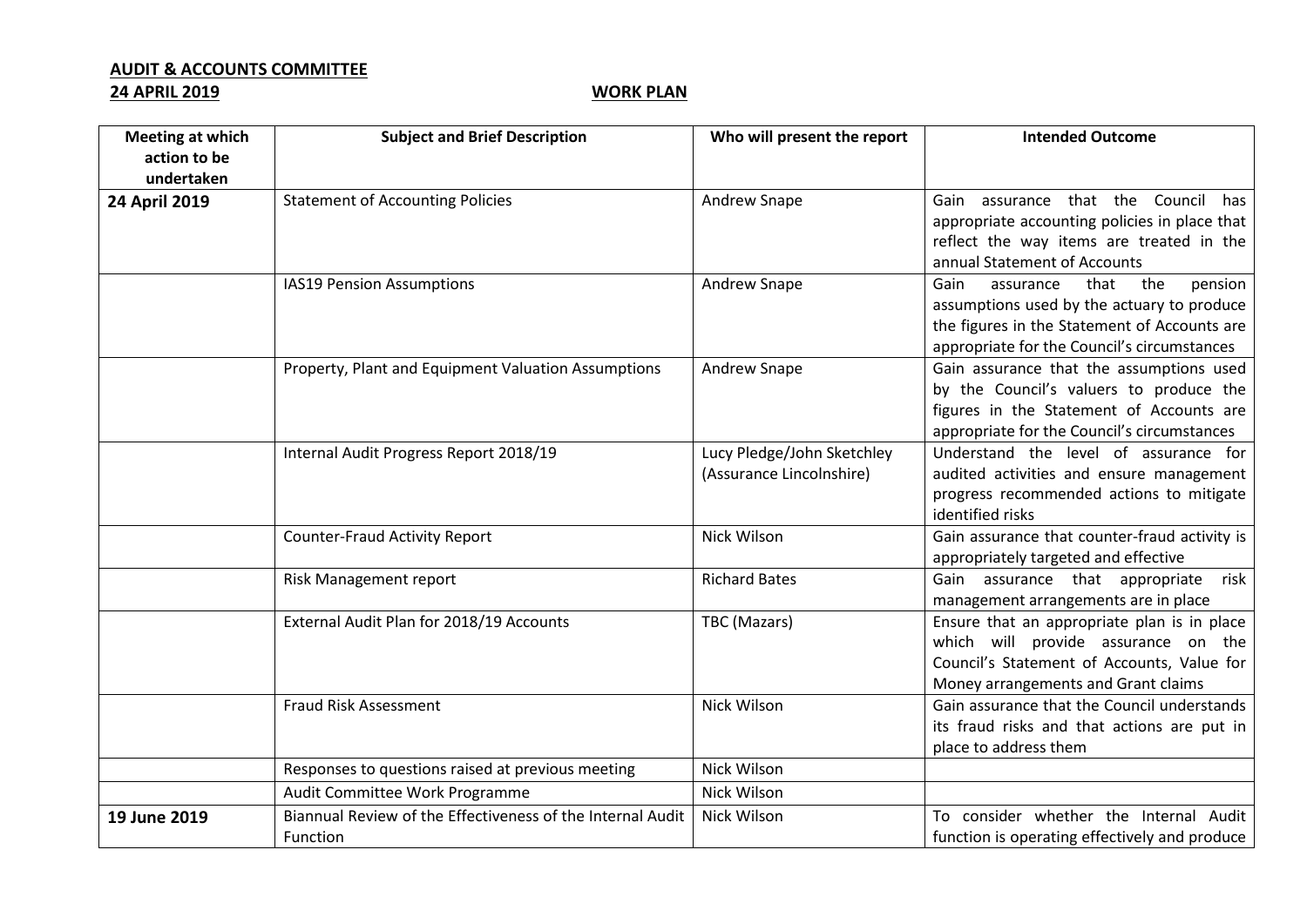|               |                                                                |                                                        | an action plan to address any required<br>improvements                                                                                                                                                                                                                                                                                                                                                                   |
|---------------|----------------------------------------------------------------|--------------------------------------------------------|--------------------------------------------------------------------------------------------------------------------------------------------------------------------------------------------------------------------------------------------------------------------------------------------------------------------------------------------------------------------------------------------------------------------------|
| TBC June 2019 | Training session on Statement of Accounts                      | Andrew Snape                                           | Ensure that the Committee has the<br>appropriate skills to be able to review the<br>Council's Statement of Accounts<br>and<br>consider the integrity of financial reporting                                                                                                                                                                                                                                              |
| 24 July 2019  | Treasury Management Outturn Report 2018/19                     | Andrew Snape                                           | Gain assurance that treasury management<br>activities were in line with the Treasury<br>Management Strategy for the past financial<br>year                                                                                                                                                                                                                                                                               |
|               | External Audit Annual Governance Report 2018/19                | TBC (Mazars)                                           | To gain assurance that the Council's<br>Statement of Accounts are a true and fair<br>representation of the Council's financial<br>performance for the previous financial year<br>and financial standing as at the Balance<br>Sheet date, and that the Council has<br>effective arrangements for achieving Value<br>for Money                                                                                             |
|               | Statement of Accounts 2018/19 & Annual Governance<br>Statement | Nick Wilson                                            | Gain assurance on the integrity of financial<br>reporting<br>By considering the assurance gained through<br>its activities throughout the previous year, to<br>give assurance that the Council's Annual<br>Governance<br>Statement<br>accurately<br>represents governance arrangements, that<br>future risks are identified, and that<br>place support the<br>arrangements in<br>achievement of the Council's objectives |
|               | Internal Audit Progress Report 2018/19                         | Lucy Pledge/John Sketchley<br>(Assurance Lincolnshire) | Understand the level of assurance for<br>audited activities and ensure management<br>progress recommended actions to mitigate<br>identified risks                                                                                                                                                                                                                                                                        |
|               | Annual Internal Audit Report 2018/19                           | Lucy Pledge/John Sketchley<br>(Assurance Lincolnshire) | Gain assurance that the Council's Annual<br>Governance<br>Statement<br>accurately<br>represents governance arrangements, that<br>future risks are identified and that<br>governance arrangements support the<br>achievement of the Council's objectives                                                                                                                                                                  |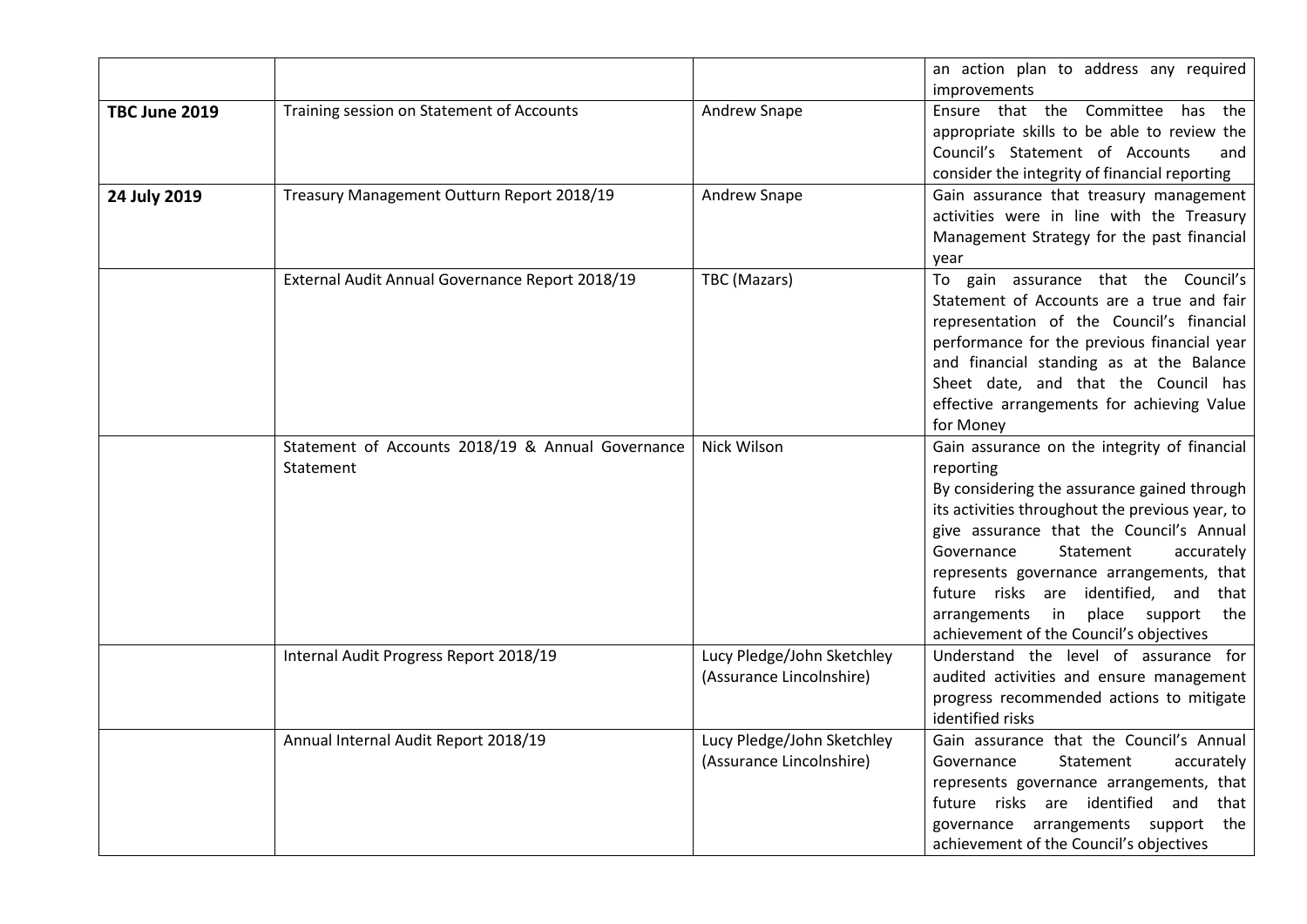|                  | Results of the Review of the Assessment of Effectiveness<br>of the Internal Audit Function      | Nick Wilson                                            | Gain assurance that the Internal Audit<br>function is operating effectively and that an<br>action plan is in place to address any<br>required improvements               |
|------------------|-------------------------------------------------------------------------------------------------|--------------------------------------------------------|--------------------------------------------------------------------------------------------------------------------------------------------------------------------------|
|                  | Audit Committee Work Programme                                                                  | Nick Wilson                                            |                                                                                                                                                                          |
| 27 November 2019 | Treasury Performance half-yearly report                                                         | Andrew Snape                                           | Gain assurance that treasury management<br>activities are in line with the current<br><b>Treasury Management Strategy</b>                                                |
|                  | Internal Audit Progress Report 2018/19                                                          | Lucy Pledge/John Sketchley<br>(Assurance Lincolnshire) | Understand the level of assurance for<br>audited activities and ensure management<br>progress recommended actions to mitigate<br>identified risks                        |
|                  | Annual Audit Letter 2017/18                                                                     | TBC(Mazars)                                            | Gain assurance on the Council's Statement<br>of Accounts and arrangements for achieving<br>Value for Money                                                               |
|                  | <b>Counter-Fraud Activity Report</b>                                                            | Nick Wilson                                            | Gain assurance that counter-fraud activity is<br>appropriately targeted and effective                                                                                    |
|                  | Responses to questions raised at previous meeting                                               | Nick Wilson                                            |                                                                                                                                                                          |
|                  | Audit Committee Work Programme                                                                  | <b>Nick Wilson</b>                                     |                                                                                                                                                                          |
| 5 February 2020  | Draft Treasury Strategy 2020/21                                                                 | Andrew Snape                                           | Gain assurance that risks in relation to the<br>Council's treasury management activities are<br>to be managed in accordance with need and<br>the Council's risk appetite |
|                  | Draft Capital Strategy 2020/21                                                                  | Andrew Snape                                           | Outlines the principles and framework that<br>shape the Council's capital proposals                                                                                      |
|                  | Draft Investment Strategy 2020/21                                                               | Andrew Snape                                           | The investment strategy is a new report for<br>2019/20, meeting the requirements of<br>statutory<br>guidance<br>issued<br>by<br>the<br>government.                       |
|                  | Internal Audit Progress Report 2020/21                                                          | Lucy Pledge/John Sketchley<br>(Assurance Lincolnshire) | Understand the level of assurance for<br>audited activities and ensure management<br>progress recommended actions to mitigate<br>identified risks                        |
|                  | Certification of Grant Claims and Returns<br>External<br>2018/19                                | John Cornett (KPMG)                                    | Gain assurance that claims and returns have<br>been managed appropriately,                                                                                               |
|                  | Review of significant internal control issues highlighted in<br>the Annual Governance Statement | Nick Wilson                                            | Gain assurance that the Council is making<br>progress on any governance issues that were                                                                                 |